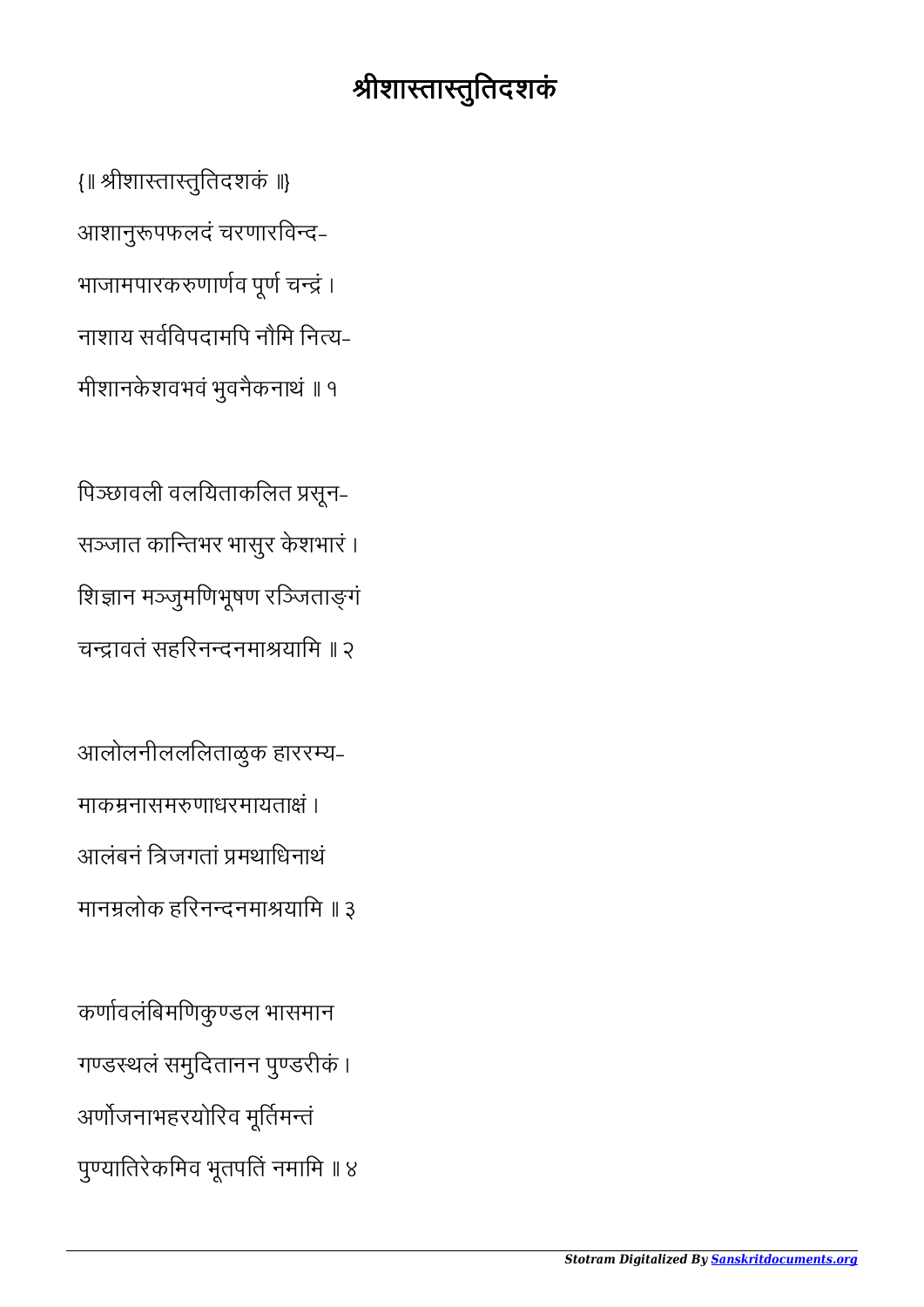भूतेश भूिरकणामृत पूरपूण वारािनधे, वरद, भतजनैकबधो ।

कान्तं कळाय कुसुमद्युतिलोभनीय-कान्तिप्रवाह विलसत्कमनीय रूपं । कातातनूज सिहतं िनिखलामयौघ-शान्तिप्रदं प्रमथयूथपतिं नमामि ॥ ८

यत्पाद पङ्कजयुगं मुनयोऽप्यूजस्रं भक्त्या भजन्ति भवरोग निवारणाय । पुत्रं पुरान्तकमुरान्तकयोरुदारं नित्यं नमाम्यहममित्रकुलान्तकम् तं ॥ ७

मालेय पङ्कसमलङ्कृत भासमान दोरतराळ तराळमलहारजालं । नीलातिनिर्मल दुकूलधरं मुकुन्द-कालान्तक प्रतिनिधिं प्रणतोऽस्मि नित्यं ॥ ६

उद्दण्डचारुभुजदण्डयुगाग्रसम्स्थं कोदण्डबाण महितान्तमतान्तवीर्यं । उद्यद्यभापटलदीप्रमदभ्रसारं िनयं भापितमहं णतो भवािम ॥ ५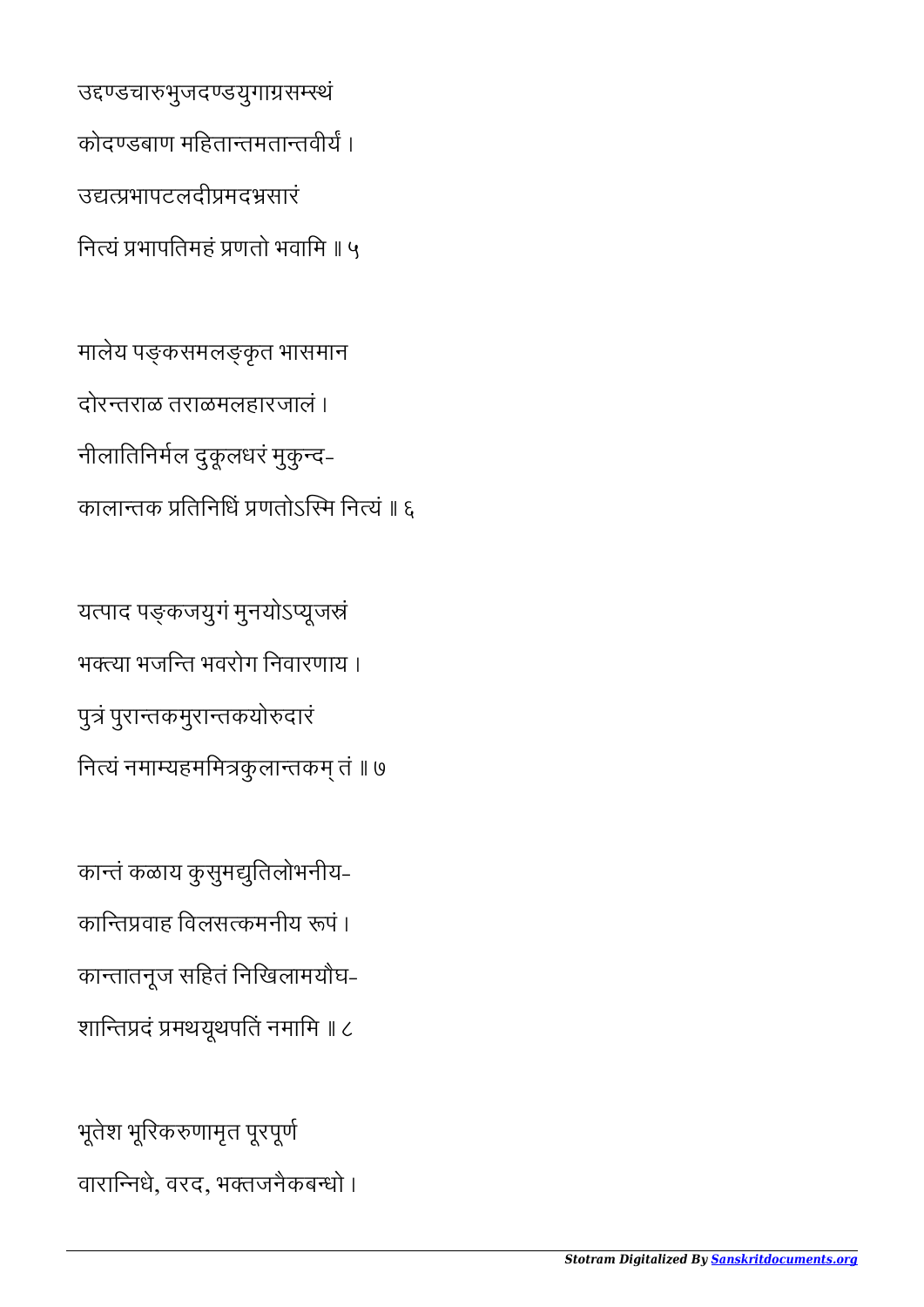पायाद्भवान प्रणतमेनमपारघोर-संसारभीतिमह मामिखलामयेयः ॥ ९

हे भूतनाथ भगवन्, भवदीय चारु-पादांभुजे भवतु भतरचचला मे । नाथाय सवजगतां भजतां भवाध-पोताय नित्यमखिलाङ्गभुवे नमस्ते ॥ १०

इति श्री शङ्करभगवद्पाद विरचितं श्री शास्तास्तुति दशकं सम्पूर्णं ॥

Encoded and proofread by Antaratma antaratma at Safe-mail.net

Please send corrections to sanskrit@cheerful.com

Last updated doday

http://sanskritdocuments.org

- Sastha Stuti Dashakam Lyrics in Devanagari PDF
- % File name : shaastaastutidashakam.itx
- % Location : doc\\_deities\\_misc
- % Language : Sanskrit
- % Subject : Hinduism/religion/traditional
- % Transliterated by : Antaratma antaratma at Safe-mail.net
- % Proofread by : Antaratma antaratma at Safe-mail.net
- % Latest update : April 23, 2008